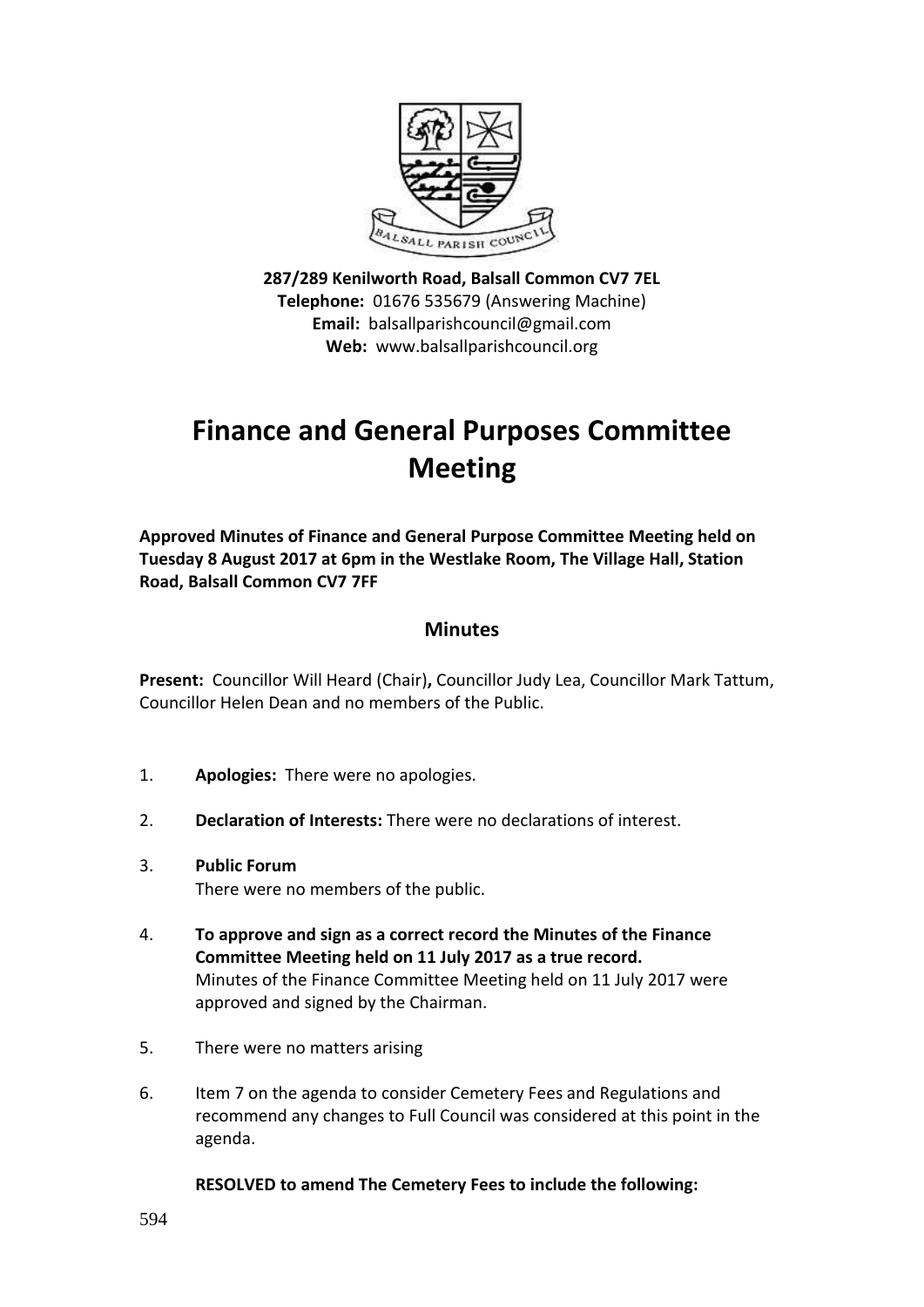#### Pre – Purchase of a burial or cremation plot

To purchase and reserve a plot, the fee is 3 times the purchase fee shown below.

This provides an Exclusive Right of Burial for 75 years from the date of purchase.

Replacement memorial £55

#### Memorial Wall and Garden of Remembrance

Permission to scatter ashes in Garden of Remembrance and to affix plaque to Memorial Wall  $f60$ 

Memorial Benches

No new benches are to be placed in the Cemetery without first consulting the Parish Council. There may be some pre-existing benches which could be dedicated and relocated.

New or repositioned bench £60

## and remove the following:

"The Council does not allow people to reserve burial or cremation plots unless there are extreme compassionate circumstances for so doing. The Clerk will make the decision in these cases, and report to Council accordingly."

Amendments to the Cemetery Rules and Regulations to include the process of permission for and the specification of memorial plaques, fixing requirements and relevant suppliers are to be included.

**RESOLVED to recommend no further changes to the fees at this stage and request that the Cemetery Working Party undertake a review of other cemetery charges for a comparison.**

# 7. **Terms of Reference.**

It was noted that the Terms of Reference for Finance Committee already contained a provision for advising the council on any matters as the council may remit to it, item 7.17.

**Proposed** to set up a Cemetery Sub-Committee to deal with Terms of Reference 7.10 through to 7.11 and remove the setting of Cemetery Fees reference in 7.12.

**RESOLVED to set up a Cemetery Sub-Committee consisting of Councillors Marsden, Lea and Tattum to deal with:**

- **1. To review annually the Cemetery Fees and advise the Council of any recommendations for changes to be made to the fees.**
- **2. To review annually the Cemetery Rules and Regulations and advise the Council of any changes to be made to them.**